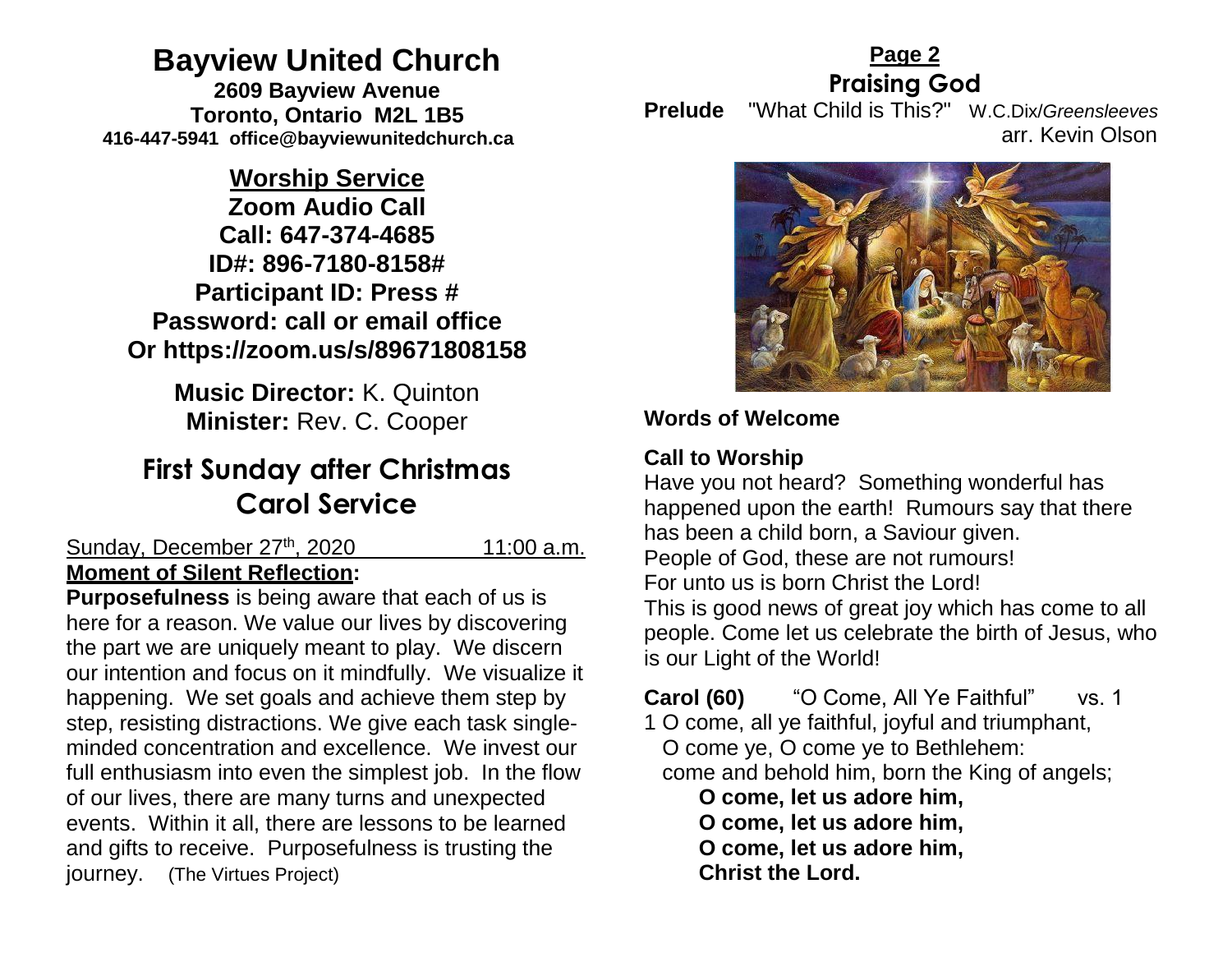#### **Opening Prayer (together)**

**God of the galaxies and of Bethlehem and of this holy place, open our hearts that we might grasp the fullness of Your love for us. May the miracle of Jesus' birth lead us towards the miracle of life. And may the Christ of Christmas shape our lives until Your promises are fulfilled in us this day. Amen.** 

**Carol (69)** "Away In a Manger" vs. 1,2,3 1 Away in a manger, no crib for a bed, the little Lord Jesus laid down his sweet head. The stars in the bright sky looked down where he lay, the little Lord Jesus asleep on the hay.

- 2 The cattle are lowing, the baby awakes, but little Lord Jesus, no crying he makes. I love you, Lord Jesus; look down from the sky, and stay by my side until morning is nigh.
- 3 Be near me, Lord Jesus, I ask you to stay close by me for ever, and love me, I pray. Bless all the dear children in your tender care, and fit us for heaven, to live with you there.

**Carol (64)** "O Little Town of Bethlehem" vs. 1

1 O little town of Bethlehem, how still we see thee lie! Above thy deep and dreamless sleep the silent stars go by; yet in thy dark streets shineth the everlasting light; the hopes and fears of all the years are met in thee tonight.

## **Page 4**

- **Carol (67)** "Silent Night, Holy Night" vs. 1 1 Silent night! Holy night!
- All is calm, all is bright round yon virgin mother and child. Holy infant so tender and mild, sleep in heavenly peace, sleep in heavenly peace.
- **Carol** "Silver Bells" City sidewalks, busy sidewalks Dressed in holiday style In the air there's a feeling of Christmas
- Children laughing, people passing Meeting smile after smile and on every street corner you'll hear

Silver bells, silver bells It's Christmas time in the city Ring-a-ling, hear them ring Soon it will be Christmas day

**Carol** "Deck the Halls" Deck the halls with boughs of holly, Fa la la la la, la la la la. 'Tis the season to be jolly, Fa la la la la, la la la la. Don we now our gay apparel, Fa la la, la la la, la la la. Troll the ancient Yuletide carol, Fa la la la la, la la la la.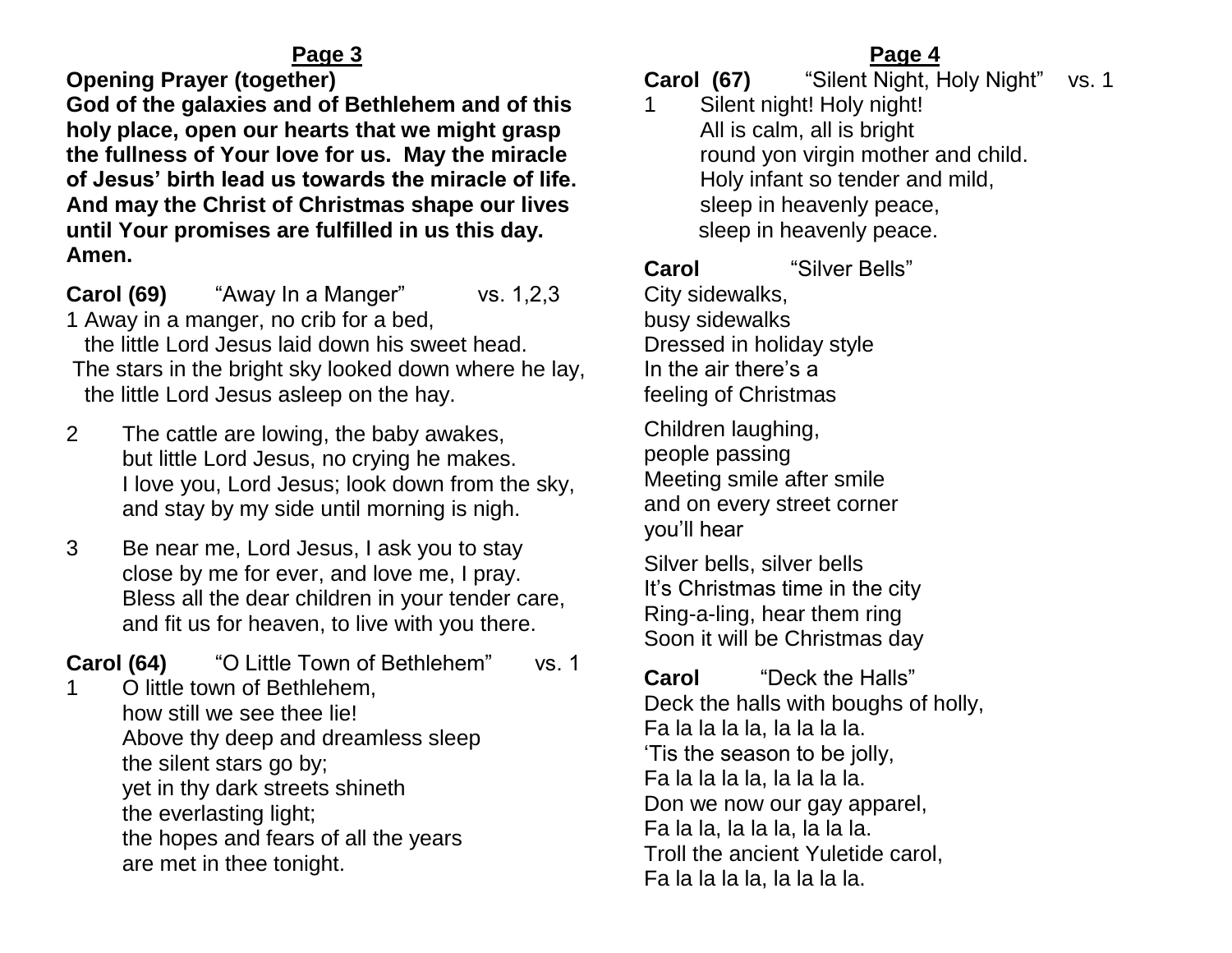**Carol** "White Christmas" I'm dreaming of a white Christmas Just like the ones I used to know Where the treetops glisten, and children listen To hear sleigh bells in the snow

I'm dreaming of a white Christmas With every Christmas card I write May your days be merry and bright And may all your Christmases be white.

#### **Christmas Prayer (in unison)**

**God of stable birth, help us to see and feel the wonder of Christmas. Help us see the wonder we knew as children when we could hardly wait, the wonder of Mary and Joseph as they felt the power of Your love, the wonder of the shepherds who heard the great news, the wonder of the magi who bowed and humbly gave, the wonder through all the ages that God would come in such a simple birth. Help us this Christmas season to take time to wonder and celebrate Jesus' birth into our lives and world once again. Amen.**

**Gospel Reading** Luke 2:21-33; 39-40 J. Brooker (Jesus is named and presented in the temple.)

**Carol (74)** "What Child Is This?"vs. 1

1 What child is this, who laid to rest, on Mary's lap is sleeping? Whom angels greet with anthems sweet while shepherds watch are keeping?

#### **Page 6**

 **This, this is Christ the King, whom shepherds guard and angels sing; haste, haste to bring him laud, the Babe, the Son of Mary!**

**Carol (71)** "'Twas In the Moon of Wintertime" vs. 1 1 'Twas in the moon of wintertime, when all the birds had fled, that mighty Gitchi Manitou sent angel choirs instead; before their light the stars grew dim, and wandering hunters heard the hymn: **Jesus your King is born, Jesus is born, in excelsis gloria.**

**Carol (91)** "The First Nowel" vs.1 1 The first Nowell the angel did say was to certain poor shepherds in fields as they lay; in fields where they lay a-keeping their sheep on a cold winter's night that was so deep. **Nowell, Nowell, Nowell, Nowell, born is the King of Israel.**

**Carol** "I Saw Three Ships Come Sailing In" vs. 1 & 4 I saw three ships come sailing in On Christmas day, on Christmas day; I saw three ships come sailing in On Christmas day in the morning.

And all the bells on Earth shall ring, On Christmas day, on Christmas day; And all the bells on Earth shall ring, On Christmas day in the morning.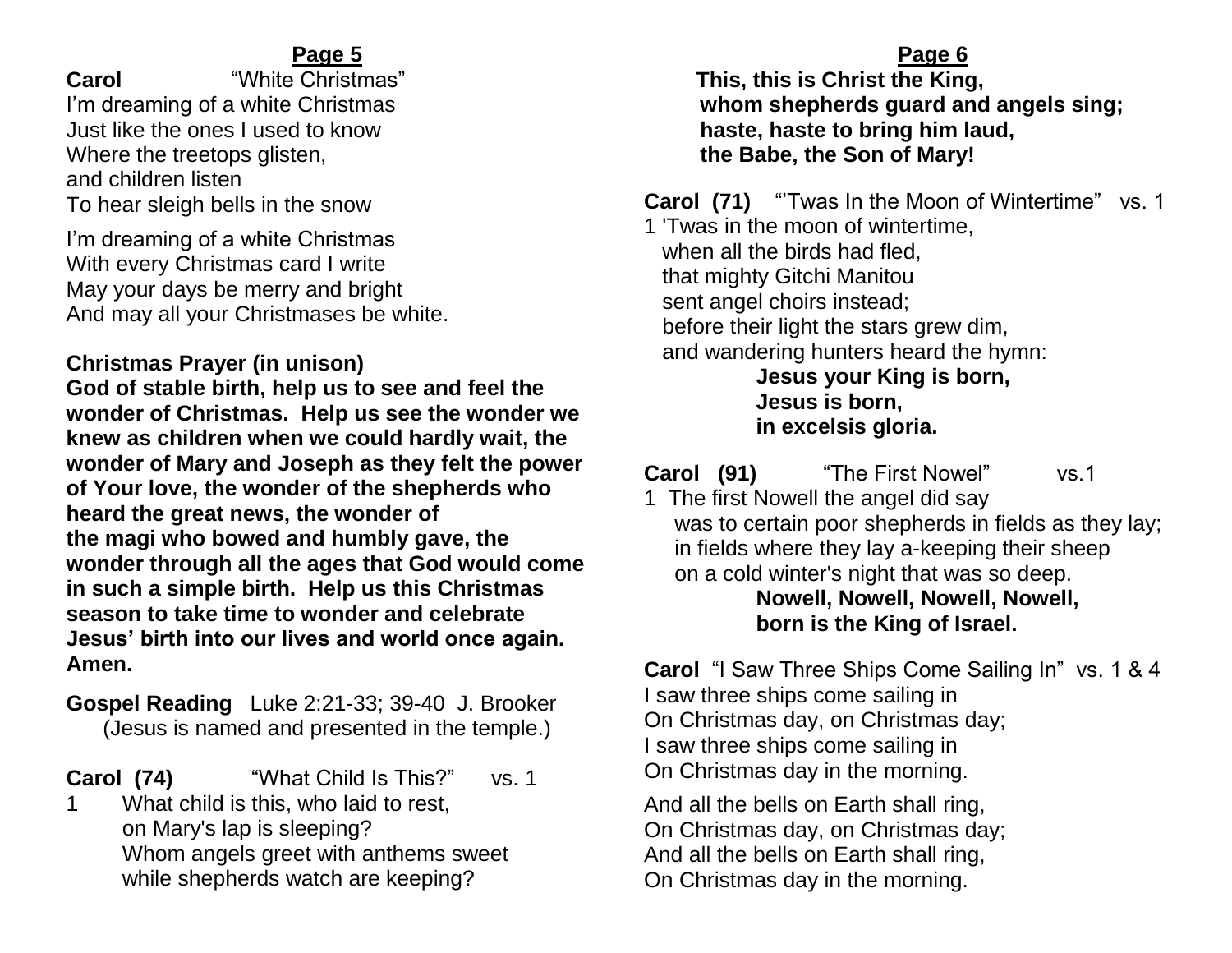**Carol** "The Little Drummer Boy" vs. 1 Come they told me, pa rum pum pum pum, a new born King to see, pa rum pum pum pum.

Our finest gifts we bring, pa rum pum pum pum, to lay before the King, pa rum pum pum pum, rum pum pum pum, rum pum pum pum, so to honor Him, pa rum pum pum pum, when we come.

| <b>Story</b> | "The Christmas Candle" | Max Lucado  |
|--------------|------------------------|-------------|
|              |                        | Rev. Cooper |

**Carol (59)** "Joy to the World" vs.1 1 Joy to the world! the Lord is come: let earth receive her King! Let every heart prepare him room, and heaven and nature sing, and heaven and nature sing, and heaven, and heaven and nature sing.

**Carol (48)** "Hark! the Herald Angels Sing" vs.1

1 Hark! the herald angels sing, 'Glory to the newborn King, peace on earth, and mercy mild, God and sinners reconciled!' Joyful, all ye nations, rise, join the triumph of the skies; with the angelic host proclaim, 'Christ is born in Bethlehem!'

**Hark! the herald angels sing, 'Glory to the newborn King!'**

#### **Page 8**

**Carol** "O Christmas Tree" O Christmas Tree, O Christmas tree, How lovely are your branches! O Christmas Tree, O Christmas tree, How lovely are your branches! In beauty green will always grow Through summer sun and winter snow. O Christmas tree, O Christmas tree, How lovely are your branches!

**Carol** "Here Come Santa Claus" Here comes Santa Claus, here comes Santa Claus, Right down Santa Claus lane Vixen and Blitzen and all his reindeer Pullin' on the reins Bells are ringin', children singin' All is merry and bright Hang your stockings and say your prayers 'Cause Santa Claus comes tonight!

**Carol** "Jingle Bells" Dashing through the snow, in a one-horse open sleigh Over the fields we go, laughing all the way. Bells on bob-tail ring, making spirits bright What fun it is to ride and sing, a sleighing song tonight. **Jingle bells, jingle bells Jingle all the way, Oh what fun it is to ride In a one-horse open sleigh, Jingle bells, jingle bells Jingle all the way, Oh what fun it is to ride In a one-horse open sleigh.**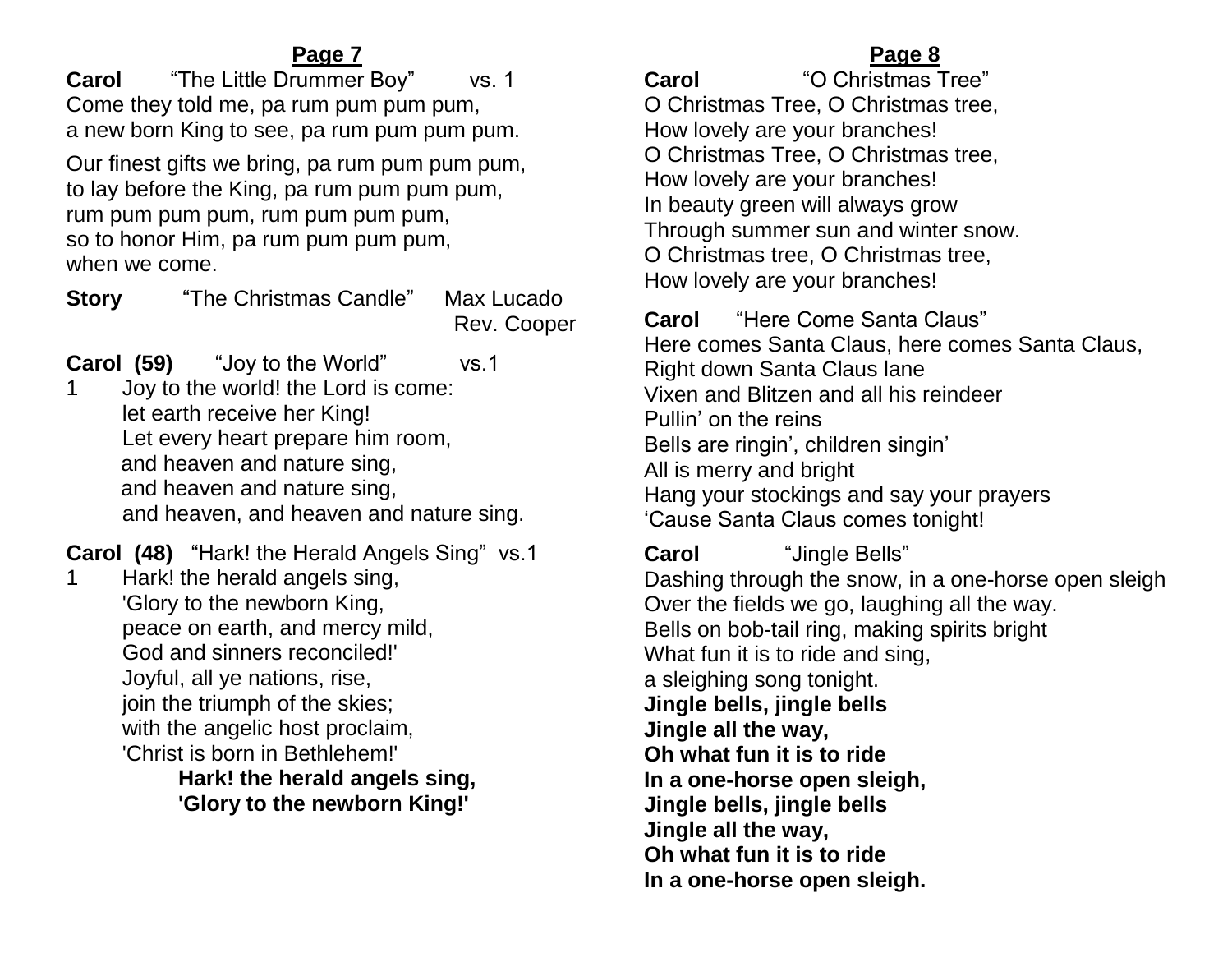**Carol** "Good King Wenceslas" Good King Wenceslas looked out, on the Feast of Stephen, When the snow lay round about, deep and crisp and even; Brightly shone the moon that night, tho' the frost was cruel, When a poor man came in sight, gath'ring winter fuel.

"Hither, page, and stand by me, if thou know'st it, telling, Yonder peasant, who is he? Where and what his dwelling?" "Sire, he lives a good league hence, underneath the mountain; Right against the forest fence, by Saint Agnes' fountain."

#### **Christmas Creed from Latin America (together)**

- **I believe** in Jesus Christ and in the power of the gospel, which began in Bethlehem.
- **I believe** in the One Whose Spirit glorified a small village, of Whose coming the shepherds saw the sign, and for Whom there was no room at the inn.
- **I believe** in the One Whose life changed the course of history, over Whom the kings of the earth had no power, and Who was not understood by the proud.
- **I believe** in the One to Whom the poor, the oppressed, the discouraged, the afflicted, the sick, the blind, the leprous gave welcome, and Whom they accepted as Lord and Saviour.

#### **Page 10**

- **I believe** in the One Who, with love, changed the hearts of the proud, and with His life showed that it is more important to serve, than to be served, and that the greatest joy is giving your life for others.
- **I believe** in peace, which is not the absence of war, but justice among all people and nations, and love among all.
- **I believe** in reconciliation, forgiveness, and the transforming power of the gospel.
- **I believe** that Christmas is strength and power, and that this world can change if, with humility and faith, we kneel before the manger.
- **I believe** that I must be the first one to do so. Anonymous, translated by Joyce Hill
- **Carol (43)** "Go, Tell It on the Mountain" vs. 1,2  **Go, tell it on the mountain, over the hills and everywhere. Go, tell it on the mountain that Jesus Christ is born.**
- 1 While shepherds kept their watching o'er silent flocks by night, behold, throughout the heavens there shone a holy light. **R**
- 2 The shepherds feared and trembled when lo, above the earth rang out the angel chorus that hailed our Saviour's birth! **R**

## **Commissioning and Benediction**